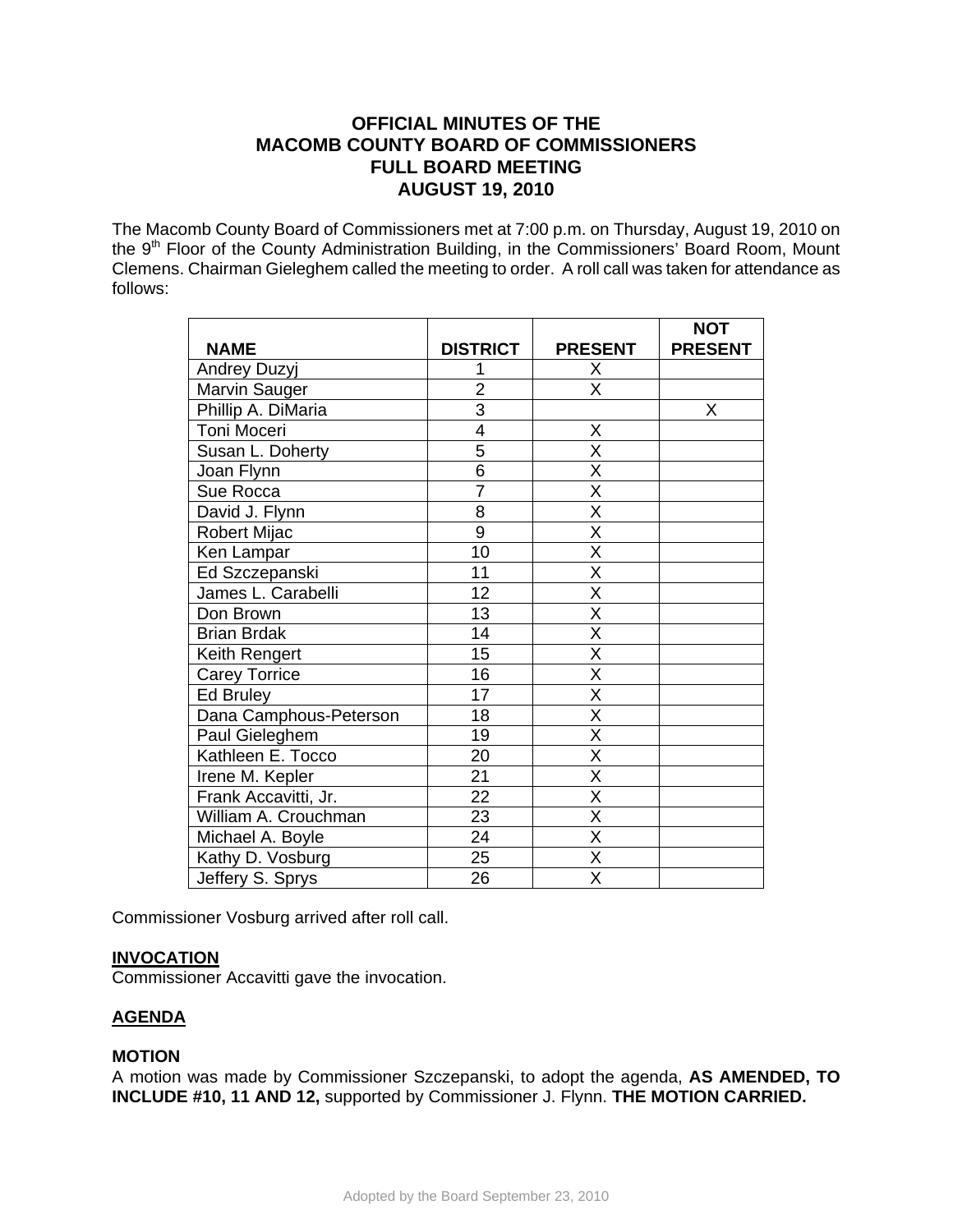### **MINUTES**

#### **MOTION**

A motion was made by Commissioner Carabelli, to approve the minutes dated July 22, 2010, supported by Commissioner Sprys. **THE MOTION CARRIED**.

#### **PUBLIC PARTICIPATION**

Bill Andre, 25000 Joy Blvd., Mount Clemens, MI, appointed to EDC

#### *COMMITTEE REPORTS*

#### **TECHNOLOGY & COMMUNICATIONS COMMITTEE – August 9, 2010**

The clerk read the recommendation from the Technology & Communications Committee and a motion was made by Chair Accavitti, supported by Vice-Chair Boyle, to adopt the committee recommendation:

1. Approve the following miscellaneous department requests:

Enter into a maintenance contract with Genesis System Integration in support of audio/video and video conferencing technologies for the  $42^{nd}$  District Court for an initial cost not to exceed \$2,250; funding is available in the IT Maintenance fund;

1,900 Microsoft Exchange e-mail licenses at a cost not to exceed \$53,527; funding is available in the IT General fund;

Two laptop computers for the IT department at a cost not to exceed \$2,075.10; funding is provided from the IT Capital fund;

Two scanners for the Prosecutor's Office at a cost not to exceed \$1,797.84; funding is provided from the IT Capital fund;

One laser jet printer and one laptop computer for the Prosecutor's Office at a cost not to exceed \$3,183.84; funding is available in the Victim Rights Technological Grant; and

Enter into a maintenance contract with Genesis System Integration in support of audio/video and video conferencing technologies for the Office of the Sheriff at an initial cost not to exceed \$2,250; funding is available in the IT Maintenance fund.

#### **THE MOTION CARRIED.**

#### **BUILDING, ROADS AND PUBLIC WORKS COMMITTEE – August 9, 2010**

The clerk read the recommendations from the Building, Roads and Public Works Committee and a motion was made by Chair Duzyj, supported by Vice-Chair Carabelli, to adopt the committee recommendations:

1. Authorize payment of the following invoice:

Jail Kitchen Renovation Braun Construction Group \$128,303.61

Further, funds are available in the Capital budget.

2. Approve the low bid submitted by Seal All Waterproofing Company, Inc., in the amount of \$65,000, for the court building plaza deck resurfacing; funds are available in the Capital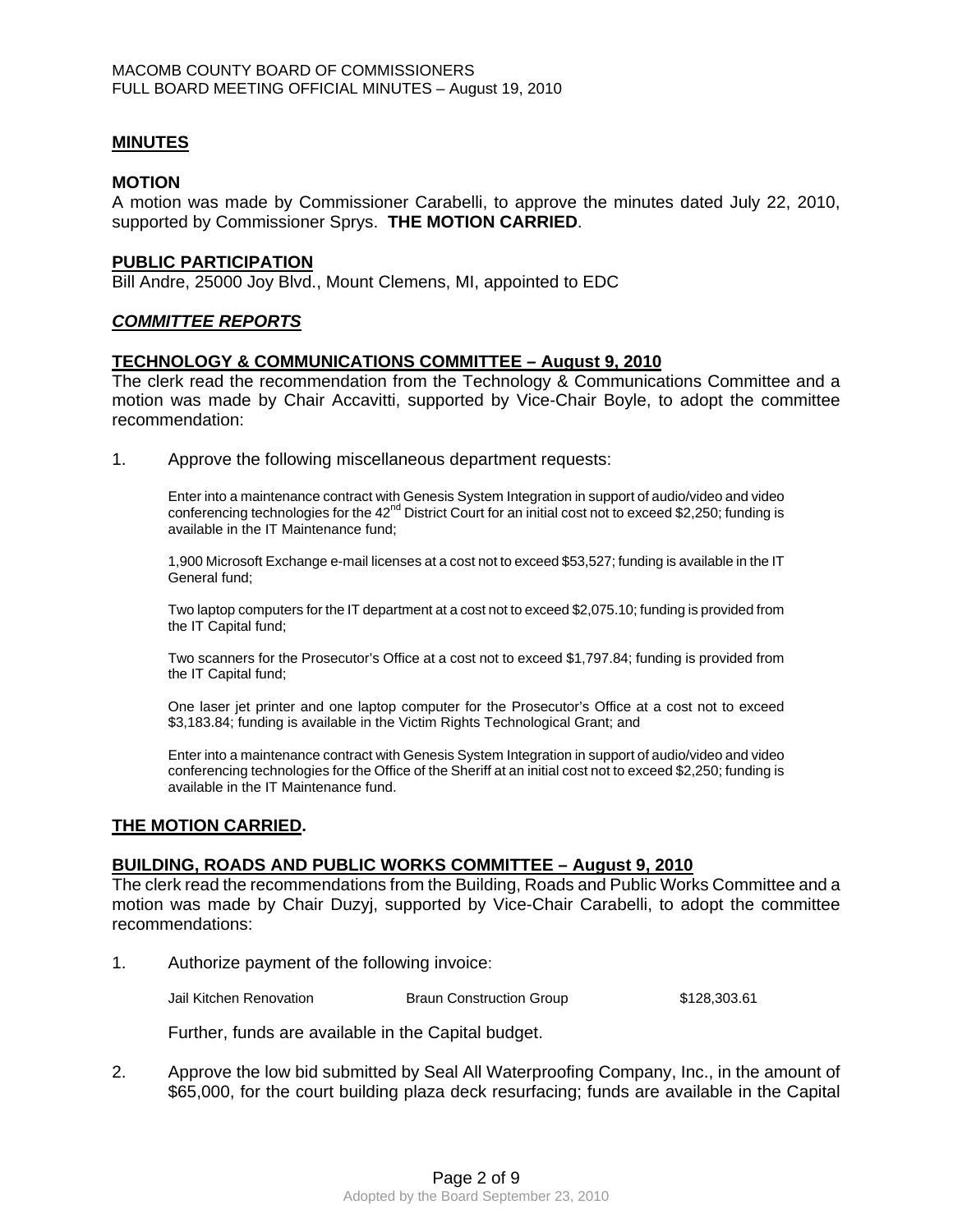budget.

3. Approve the low bid submitted by Ram Construction Services, in the amount of \$80,000, for the 2010 parking structure repair/restoration project; funds are available in the Capital budget.

## **THE MOTION CARRIED.**

#### **PUBLIC SAFETY AND CORRECTIONS COMMITTEE – August 10, 2010**

The clerk read the recommendations from the Public Safety and Corrections Committee and a motion was made by Chair DiMaria, supported by Vice-Chair Boyle, to adopt the committee recommendations:

- 1. Authorize to extend the Aramark contract until the jail kitchen renovation is completed. The estimated completion time for kitchen renovations is November 1, 2010.
- 2. Authorize the release of a request for proposal to select a vendor to provide professional counseling services for the supervision and therapeutic services at the Juvenile Justice Center.
- 3. Authorize to extend the current Prisoner Health Services Agreement through December 31, 2010. There are no additional changes to the contract. It is expected that an RFP to re-bid this contract will be issued soon.

## **THE MOTION CARRIED.**

### **ADMINISTRATIVE SERVICES COMMITTEE – August 11, 2010**

The clerk read the recommendation from the Administrative Services Committee and a motion was made by Chair Vosburg, supported by Vice-Chair Sauger, to adopt the committee recommendation:

1. Approve an amendment to the board policy for resolutions requested by a commissioner to increase the cost from \$7.75 to \$23 for each resolution requested by a commissioner after their annual allotment of six.

### **THE MOTION CARRIED.**

## **HEALTH & ENVIRONMENTAL SERVICES COMMITTEE– August 12, 2010**

The clerk read the recommendations from the Health & Environmental Services Committee and a motion was made by Chair Camphous-Peterson, supported by Vice-Chair J. Flynn, to adopt the committee recommendations:

- 1. Authorize the Health Department to pursue external funding for construction of an enclosed area at the animal shelter to exercise and socialize animals and to facilitate adoptions.
- 2. Authorize the Health Department to pursue a memorandum of understanding with Henry Ford-Macomb Hospital for utilization of space at the medical examiner's office.

### **THE MOTION CARRIED.**

#### **PUBLIC SERVICES COMMITTEE – August 12, 2010**

The clerk read the recommendation from the Public Services Committee and a motion was made by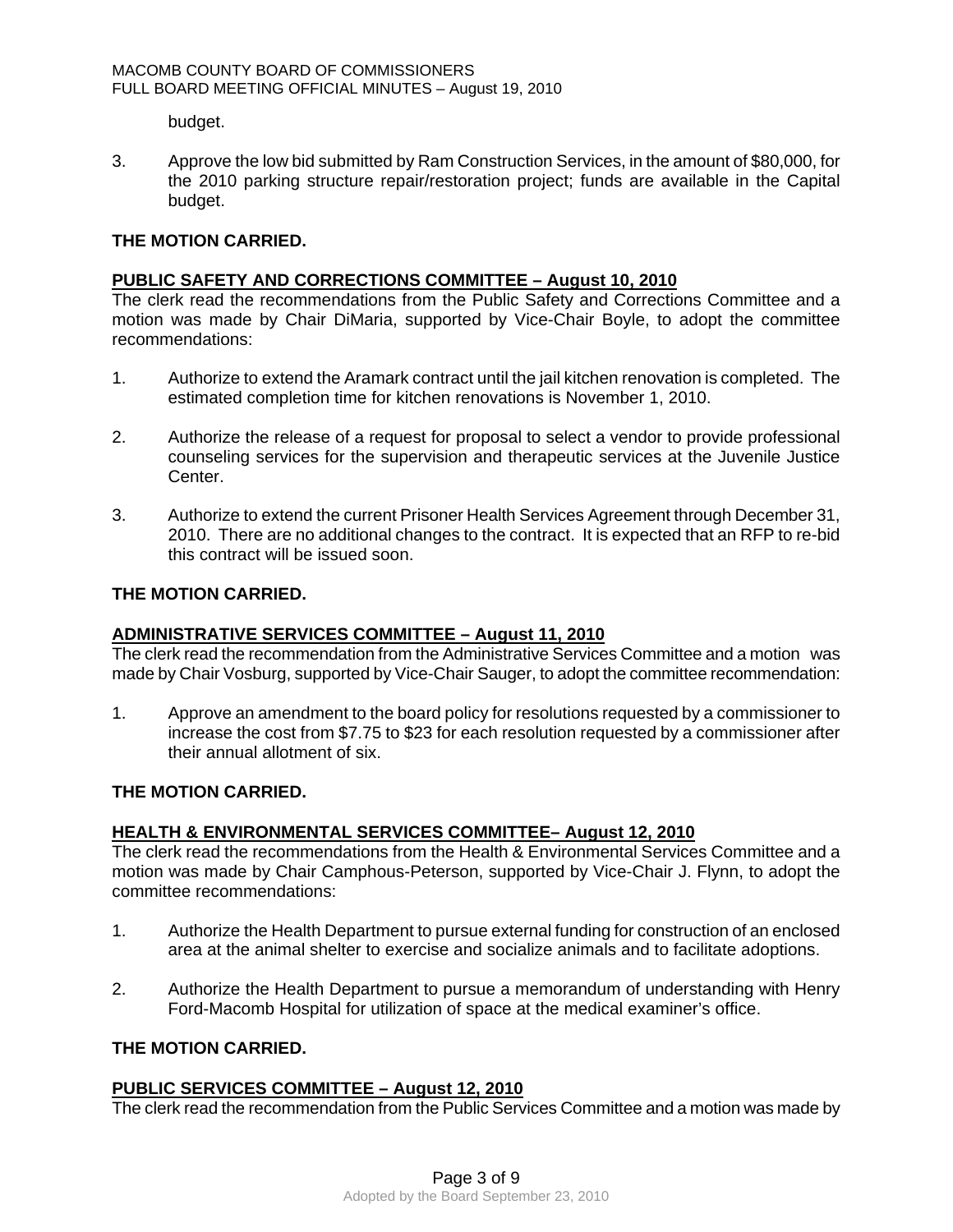Chair Torrice, supported by Vice-Chair Tocco, to adopt the committee recommendation:

1. Authorize the Community Services Agency to receive \$34,300 from the Michigan Ida Partnership and the Oakland Livingston Human Service Agency.

### **THE MOTION CARRIED.**

#### **PERSONNEL COMMITTEE – August 18, 2010**

The clerk read the recommendations from the Personnel Committee and a motion was made by Chair Mijac, supported by Vice-Chair Tocco, to adopt the committee recommendations:

1. Approve reconfirmation of the following vacancies:

| One Typist Clerk III              | Health                 |
|-----------------------------------|------------------------|
| One PC Network Support Specialist | Information Technology |

- 2. Approve the correction of pay grade assignment for the Quality Assurance Technician position at the Community Services Agency.
- 3. Approve the formation of an Ad Hoc Committee to review Macomb County's Deferred Compensation Plan.
- 4. Approve ratification of a three-year labor agreement with the Police Officers Labor Council (POLC) representing command officers from January 1, 2010 to December 31, 2012.
- 5. Approve ratification of a three-year labor agreement with the United Auto Workers (UAW) Local 412-Unit 49 (Information Technology) from January 1, 2008 to December 31, 2010. (Record **NO** vote for Brown)

### **THE MOTION CARRIED.**

### **FINANCE COMMITTEE – August 19, 2010**

The clerk read the recommendation from the Finance Committee and a motion was made by Chair Kepler, supported by Vice-Chair Bruley, to adopt the committee recommendation:

- 1. Approve the monthly bills and authorize payment; Further, to approve the payroll in the amount of \$10,039,676.24, with necessary modifications to the appropriations. (Record Sprys abstaining from bills for Jeffery Sprys and Torrice abstaining from bills for Torrice and Zalewski PLLC/feesdefense attorneys. Record Tocco abstaining from bills from Falk & Tocco, P.C.)
- 2. Concur with the fleet manager and approve the purchase of one 2011 Ford F250 SD Pickup truck and animal transport box for the Health Department's Animal Shelter to the lowest responsible bidders, Varsity Ford, Ann Arbor, Michigan, and Swab Wagon, Elizabethville, Pennsylvania, in the amount of \$19,639 and \$16,170 respectively; funds are available from the Health Department's revolving fund. (Record **NO** votes for Bruley, Carabelli and Sprys)

### **THE MOTION CARRIED**.

### **BUDGET COMMITTEE – August 19, 2010**

The clerk read the recommendations from the Budget Committee and a motion was made by Chair Brdak, supported by Vice-Chair Sprys, to adopt the committee recommendations: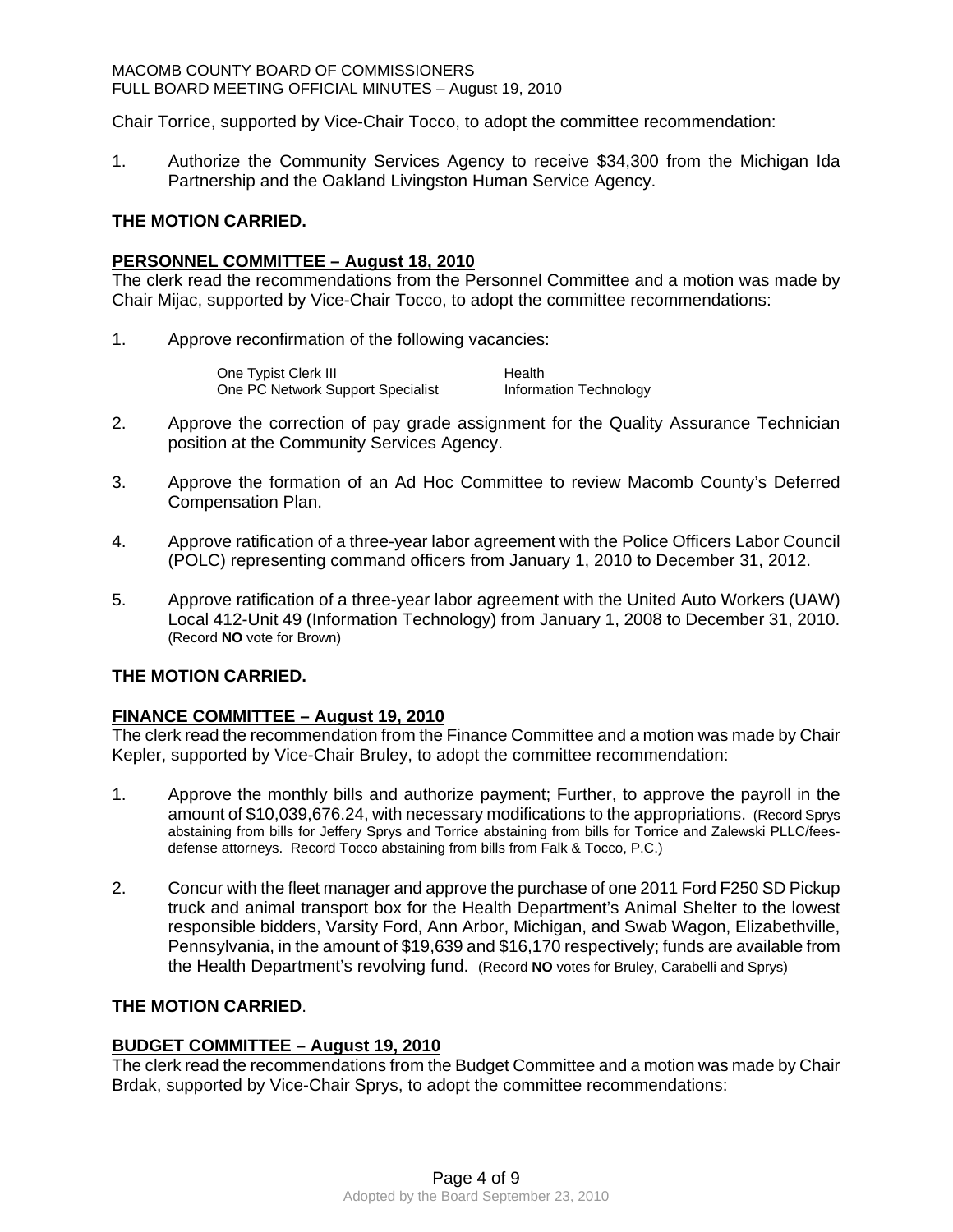- 1. Adopt a smart public transportation millage rate of .5900 mill for inclusion on the December, 2010 levy. (Record **NO** vote Szczepanski)
- 2. Approve the fiscal year 2011 Friend of the Court Cooperative Reimbursement Program contract amendment in the amount of \$10,243,268, which is \$6,760,557 or 66% state funded and \$3,482,711 or 34% county funded. The county funding will be contained within the 2011 budget. This contract amendment covers the period of October 1, 2010 through September 30, 2011. The original agreement approved by the board in September, 2009 covers three fiscal years and is to be amended for fiscal years 2011 and 2012 to incorporate a new annual budget.
- 3. Approve the Clerk/Register of Deeds plan to cut more than required by the Board of Commissioners in the 2011 budget by cutting \$201,025 from the Clerk/Register of Deeds 2011 budget through the elimination of the following positions effective January 1, 2011: one Supervisor of Records, two Judicial Court Clerks, one Typist Clerk I/II and two part-time Co-op Clerks for total position-elimination cuts in the 2011 Clerk/Register of Deeds budget of \$201,025 plus position-elimination cuts in the 2011 "circuit court" budget target category of \$65,211, and adjust revenue accounts in the Clerk/Register of Deeds 2011 budget to reflect \$59,500 less revenue anticipated for 2011, included in the \$201,025 figure, as detailed in the resolution background information. All remaining Clerk/Register of Deeds budgeted positions that are vacant or that become vacant are immediately reconfirmed. The Clerk/Register of Deeds is authorized to immediately fill any current and upcoming vacancies in the remaining budgeted positions through December 31, 2011; the Human Resources Department shall give high priority to filling, posting, waiving and all other parts of the process for all present and future Clerk/Register of Deeds vacancies through December 31, 2011 and shall consolidate multiple "trickle down" vacancies instead of processing each in two-week increments, or shall accomplish high priority processing through some other appropriate method, while complying with all requirements in labor agreements; the savings from the 2011 elimination of one of the two judicial court eliminations in the amount of \$65,211 shall be applied to the 2011 targeted budget cuts required for the "circuit court" category, and generate 2010 savings of \$21,712 in the Clerk/Register of Deeds budget. (Record **NO** vote for Boyle)
- 4. Enter into a one-year (2010-2011) fixed price contract for natural gas with Dillon Energy Services.

## **THE MOTION CARRIED.**

### **RESOLUTIONS/TRIBUTES**

### **MOTION**

A motion was made by Commissioner J. Flynn, to adopt the following Resolutions in their entirety, supported by Commissioner Duzyj.

Res. No. 10-58 Thanking Chrysler Corporation and the Sterling Heights Automotive Task Force for Ensuring That Midsize Vehicles Will Continue to Be Produced at Sterling Heights Assembly Plant and Congratulating the Workers for Being an Asset to the Sterling Heights Assembly Plant and Macomb County (offered by Board Chair; recommended by PED Committee on 08/11/10)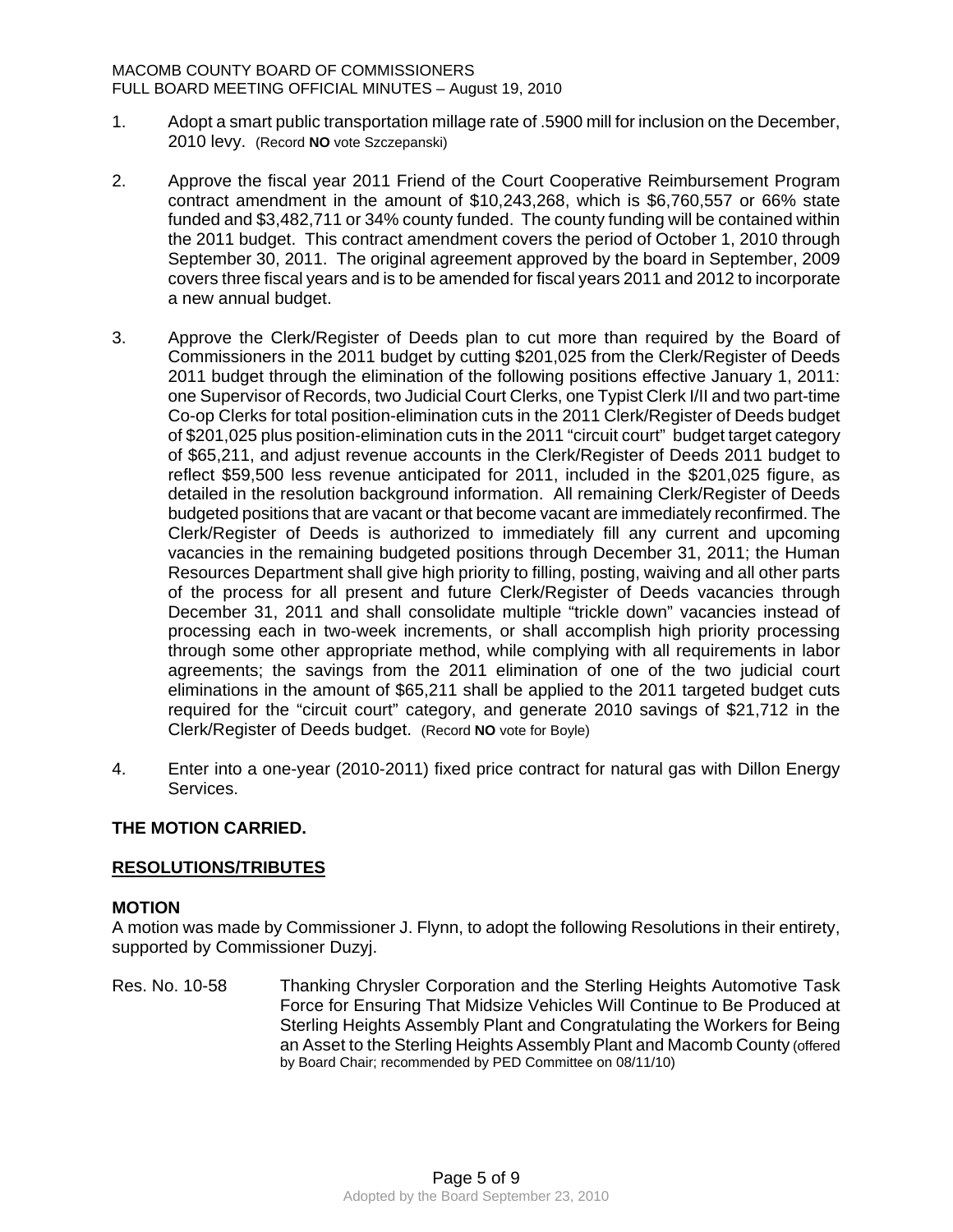| Res. No. 10-56 | Commending Honor Flight Michigan (offered by Camphous-Peterson; recommended<br>by Finance Committee on 08/19/10)                                                                                                          |  |  |  |
|----------------|---------------------------------------------------------------------------------------------------------------------------------------------------------------------------------------------------------------------------|--|--|--|
| Res. No. 10-57 | Commending Sandra Casamer on Her Retirement as Liaison to the Board of<br>Commissioners/Manager of the Macomb County Reference and Research<br>Center (offered by D. Flynn; recommended by Finance Committee on 08/19/10) |  |  |  |
| Res. No. 10-59 | Commending Richard Andrew Parker, Eagle Scout (offered by Vosburg & Bruley;<br>recommended by Finance Committee on 08/19/10)                                                                                              |  |  |  |
| Res. No. 10-60 | Commending James Ferrari & Sons on Being in Business Since 1913 (offered<br>by Rengert & Bruley; recommended by Finance Committee on 08/19/10)                                                                            |  |  |  |
| Res. No. 10-61 | Commending Tried Stone Missionary Baptist Church on Their 30 <sup>th</sup><br>Anniversary (offered by Bruley; recommended by Finance Committee on 08/19/10)                                                               |  |  |  |
| Res. No. 10-62 | Honoring the Detroit Firefighters Who Were Injured in the Line of Duty (offered<br>by Moceri; recommended by Finance Committee on 08/19/10)                                                                               |  |  |  |
| Res. No. 10-63 | Honoring the East Detroit Tiger Cats Football and Cheerleading<br>Organization on its 50 <sup>th</sup> Anniversary (offered by DiMaria; recommended by Finance<br>Committee on 08/1910)                                   |  |  |  |

## **THE MOTION CARRIED.**

## **SELECTION OF BCBS OF MICHIGAN TO PROVIDE SUPPORT SERVICES RELATED TO THE EARLY RETIREE REINSURANCE PROGRAM**

### **MOTION**

A motion was made by Commissioner Doherty, to concur with the recommendation of the Human Resources Department and Risk Management in the selection of BCBS of Michigan as the vendor to provide services related to the Early Retiree Reinsurance Program, part of the Patient Protection and Affordable Care Act of 2010 (PPACA), supported by Commissioner Camphous-Peterson.

#### **MOTION TO AMEND**

A motion was made by Commissioner Sprys, to amend the motion to chose Intec Health Ventures as opposed to BCBS, supported by Commissioner Carabelli. **THE MOTION TO AMEND FAILED.** 

**THE ORIGINAL MOTION CARRIED** (Record Sprys **NO** vote)

### **REQUEST TO PURCHASE PREVIOUS SERVICE TIME**

### **MOTION**

A motion was made by Commissioner Brown, to approve requests to purchase previous service times by Darren Bondy and Terry Hubbard, supported by Commissioner Rocca. (Record Duzyj **NO** vote.) **THE MOTION CARRIED.** 

### **APPOINTMENT**

Chair Appointment with Concurrence of Board:

a) **Economic Development Corporation** 1 representative – upon appointment to 07/31/13: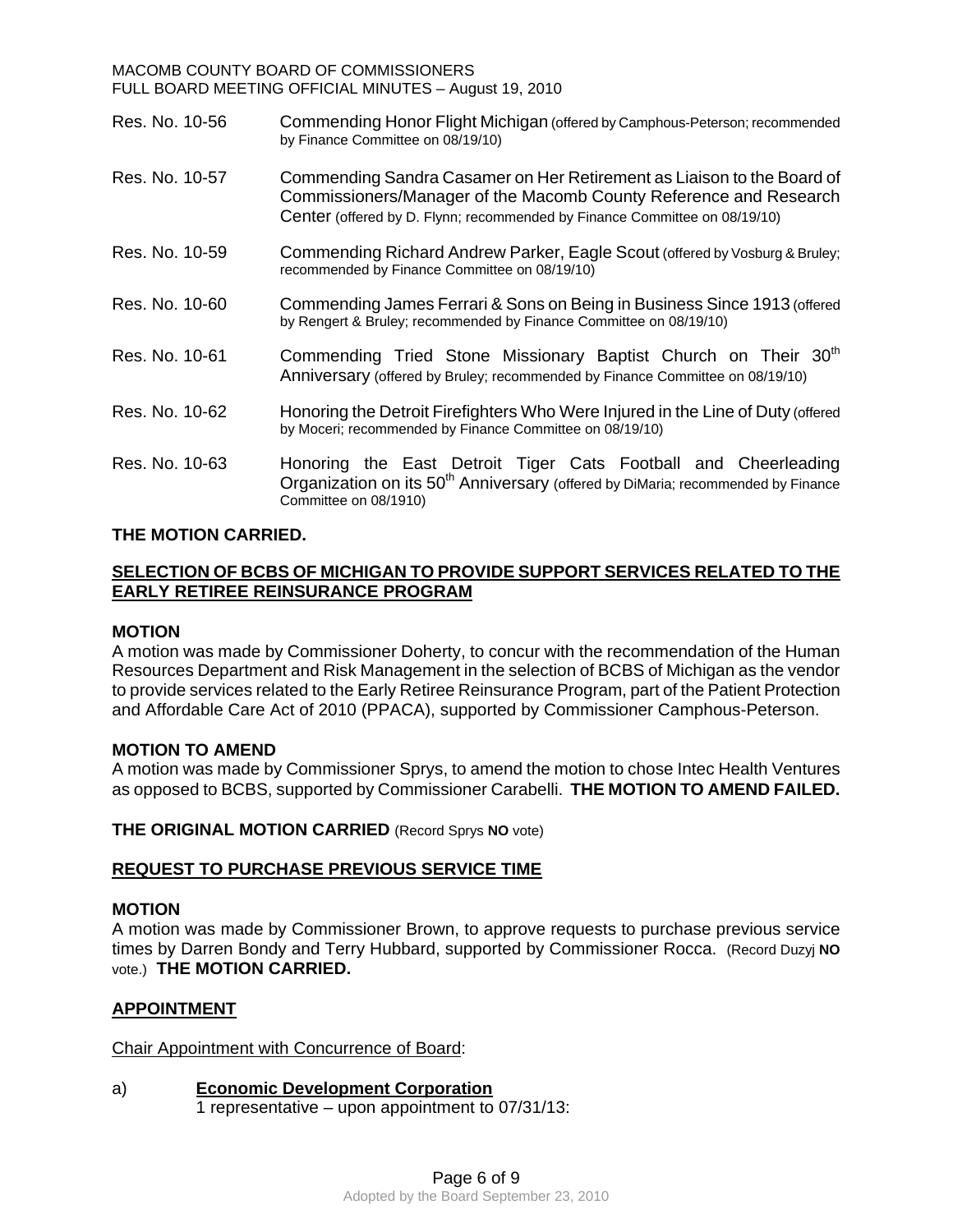• **William Andre**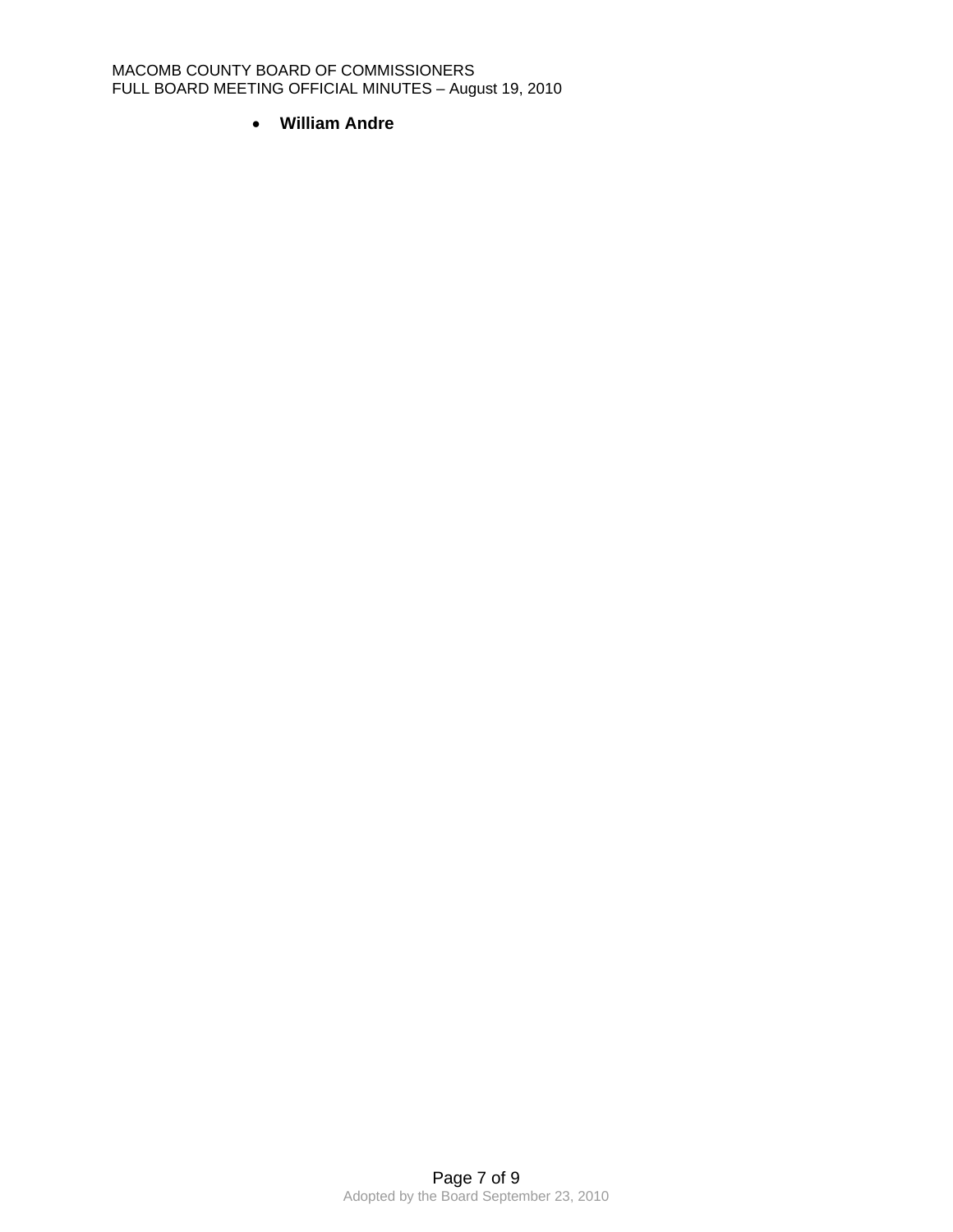### **MOTION**

A motion was made by Commissioner Carabelli, to approve the appointment as recommended by the Board Chair, supported by Commissioner D. Flynn. **THE MOTION CARRIED.** 

### **William Andre was appointed as Economic Development Corporation representative.**

#### **NEW BUSINESS**

None

### **PUBLIC PARTICIPATION**

None

### **ROLL CALL**

| <b>NAME</b>            | <b>DISTRICT</b> | <b>PRESENT</b>          | <b>NOT</b><br><b>PRESENT</b> |
|------------------------|-----------------|-------------------------|------------------------------|
| <b>Andrey Duzyj</b>    |                 | Χ                       |                              |
| Marvin Sauger          | $\overline{2}$  | X                       |                              |
| Phillip A. DiMaria     | 3               |                         | X                            |
| Toni Moceri            | $\overline{4}$  | Χ                       |                              |
| Susan L. Doherty       | 5               | X                       |                              |
| Joan Flynn             | 6               | X                       |                              |
| Sue Rocca              | $\overline{7}$  | Χ                       |                              |
| David J. Flynn         | $\overline{8}$  | $\overline{\mathsf{x}}$ |                              |
| Robert Mijac           | $\overline{9}$  | $\overline{\mathsf{x}}$ |                              |
| Ken Lampar             | 10              | Χ                       |                              |
| Ed Szczepanski         | 11              | $\overline{\mathsf{x}}$ |                              |
| James L. Carabelli     | 12              | $\overline{\mathsf{x}}$ |                              |
| Don Brown              | 13              | X                       |                              |
| <b>Brian Brdak</b>     | 14              | X                       |                              |
| Keith Rengert          | 15              | X                       |                              |
| <b>Carey Torrice</b>   | 16              | $\overline{\mathsf{x}}$ |                              |
| Ed Bruley              | 17              | $\overline{\mathsf{X}}$ |                              |
| Dana Camphous-Peterson | 18              | X                       |                              |
| Paul Gieleghem         | 19              | $\overline{\mathsf{X}}$ |                              |
| Kathleen E. Tocco      | 20              | $\overline{\mathsf{x}}$ |                              |
| Irene M. Kepler        | 21              | X                       |                              |
| Frank Accavitti, Jr.   | 22              | $\overline{\mathsf{x}}$ |                              |
| William A. Crouchman   | 23              | X                       |                              |
| Michael A. Boyle       | $\overline{24}$ | $\overline{\mathsf{x}}$ |                              |
| Kathy D. Vosburg       | 25              | $\overline{\mathsf{x}}$ |                              |
| Jeffery S. Sprys       | 26              | $\overline{\mathsf{x}}$ |                              |

### **ADJOURNMENT**

### **MOTION**

A motion was made by Commissioner Duzyj, to adjourn, supported by Commissioner Lampar. **THE MOTION CARRIED.**